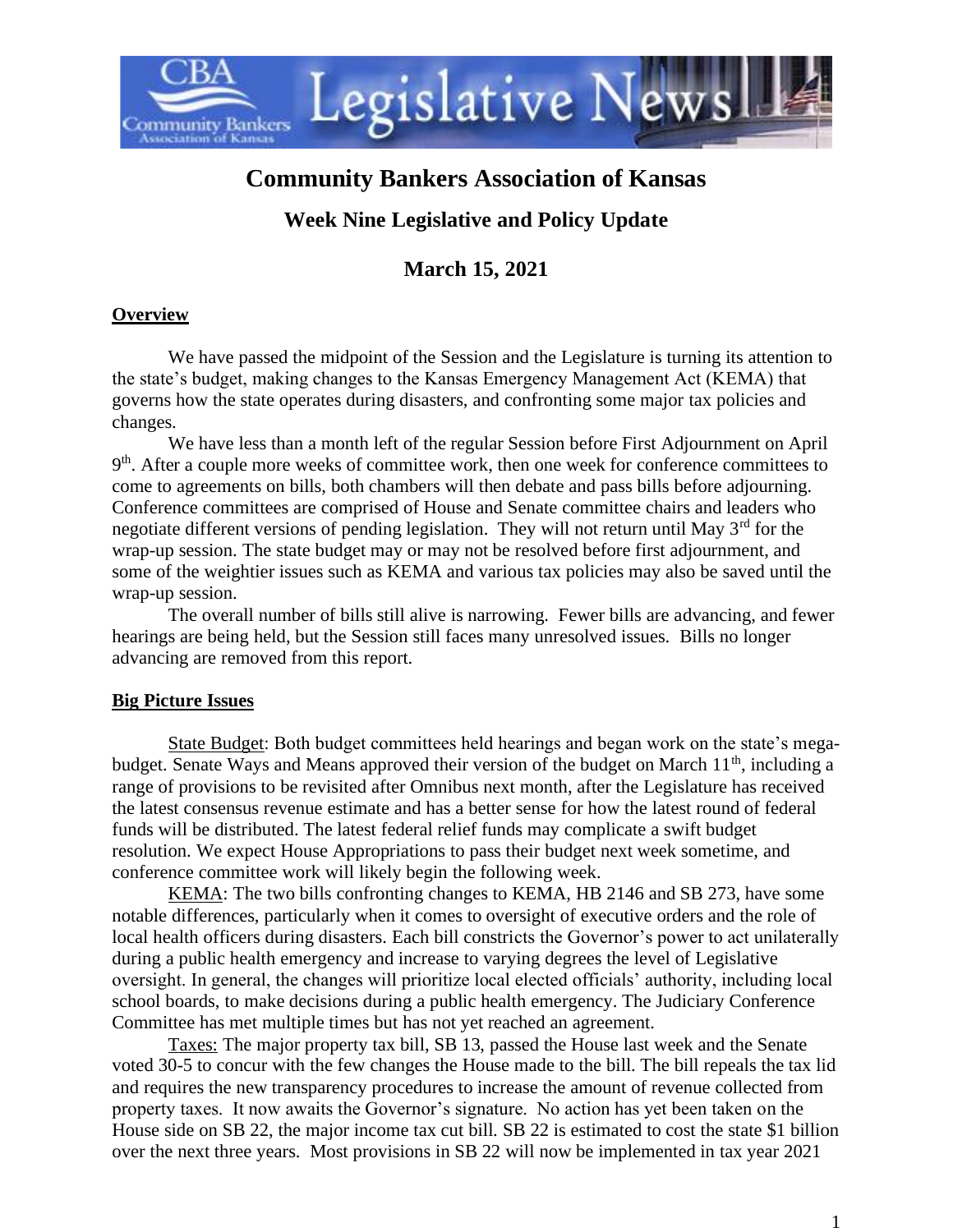instead of tax year 2020, including the provision allowing banks to deduct their FDIC insurance premiums The House version of the income tax cut bill, HB 2421, has a hearing next week and conference committee meetings will resolve the tax policy issues. Additionally, the Senate passed SB 50 which requires marketplace facilitators (i.e., Amazon, Etsy, etc.) to collect and remit sales and use taxes, which is expected to increase the state's revenue by roughly \$40 million and level the playing field for local brick-and-mortar businesses.

#### **Financial Institutions Legislation of Interest**

With the signing of SB 15 (Economic Loan Recovery Program and Privilege Tax legislation) into law, there are only a few outstanding financial institutions-related issues for the remainder of Session.

- SB 178: Providing for trust company charter conversions.
	- o Hearing in Financial Institutions Wednesday, 2/17.
	- $\circ$  OSBC brought the legislation forward. Currently, the Kansas banking code does not allow a national bank to convert to a state trust company, so this legislation would incorporate trust companies into the conversion statutes. It allows national banks to come into the state as trust companies, and state trust companies can go out of the state as national banks.
	- o There were no neutrals or opponents to the bill.
	- o Passed the Senate 39-0 on 3/3.
- HB 2187: Enacting the first-time home buyer savings account.
	- o The committee passed the bill out on Wednesday, 2/10, and the House passed the bill 119-3 on 2/18.
	- o Hearing in Senate FI&I on Tuesday, 3/16.
- Technology-Enabled Trust Banks (HB 2398 and **SB 288**)
	- o HB 2398: Enacting the technology-enabled trust bank act, providing requirements, fiduciary powers, duties, functions and limitations for trust banks and the administration thereof by the bank commissioner and creating an income and privilege tax credit for certain qualified distributions from trust banks.
	- o The banking industry has numerous concerns and questions regarding this legislation and what it does exactly. The bill will not receive a hearing this year, though it may be an issue discussed over the interim.
	- o Companion bill SB 288 was introduced in an exempt committee this week at the request of the Senate President. Again, we do not expect this to go anywhere this Session, but with the support of legislative leadership, we will likely be hearing more about this issue during the interim and next Session.

### **Upcoming Activities**

The legislative schedule of hearings is updated regularly throughout the week can be found in the House and Senate calendars on the Legislature website at: [http://www.kslegislature.org/li/b2021\\_22/chamber/calendars/](http://www.kslegislature.org/li/b2021_22/chamber/calendars/)

Additionally, all hearings are now available on-line live on YouTube and archived by the end of each day. You can find those hearings on the Legislature website at: [http://sg001](http://sg001-harmony.sliq.net/00287/Harmony/en/View/Calendar/) [harmony.sliq.net/00287/Harmony/en/View/Calendar/](http://sg001-harmony.sliq.net/00287/Harmony/en/View/Calendar/)

*Monday, March 15th .*  House FIRD. 9:00 AM.

o Hearing on SB 178: Trust company charter conversions.